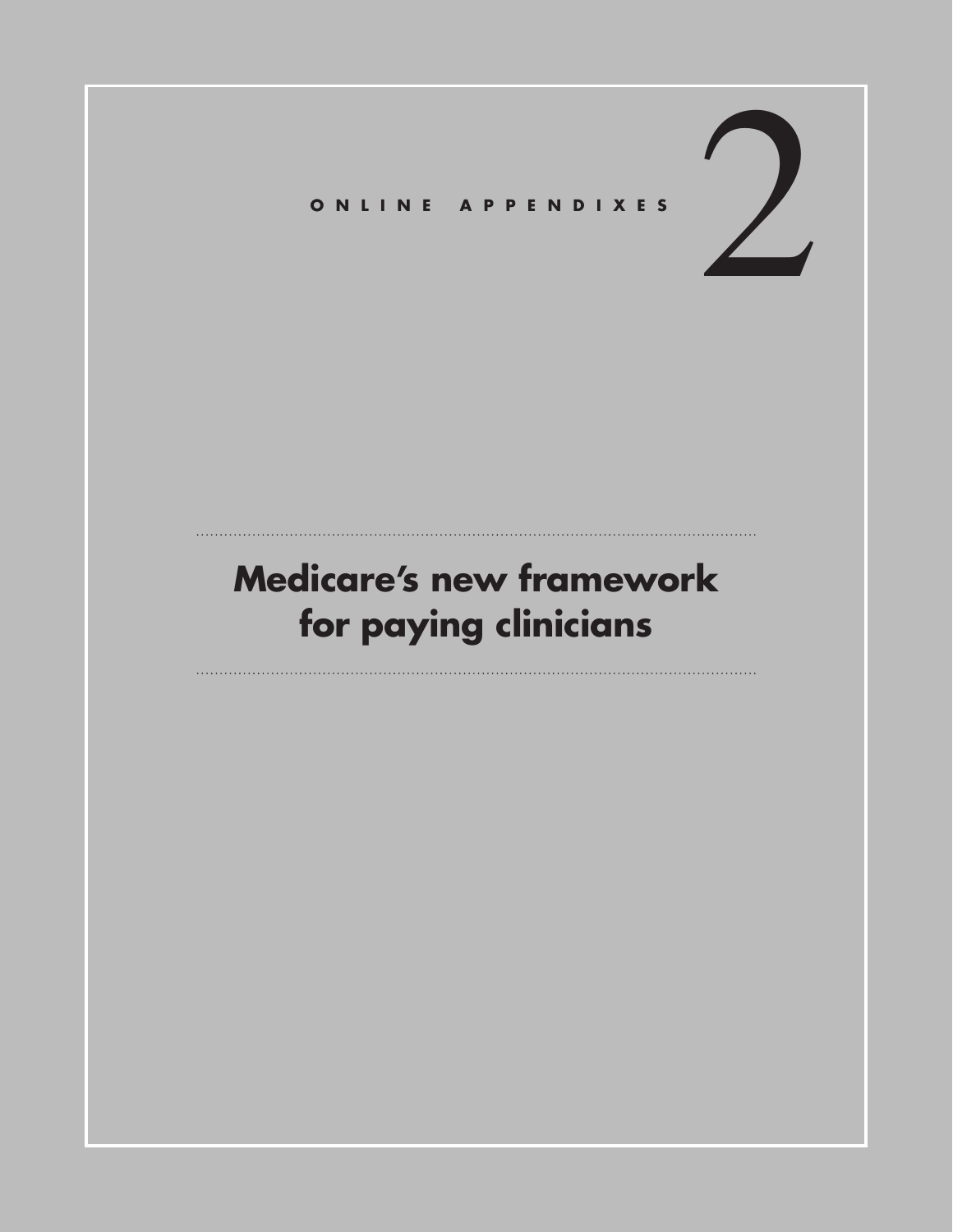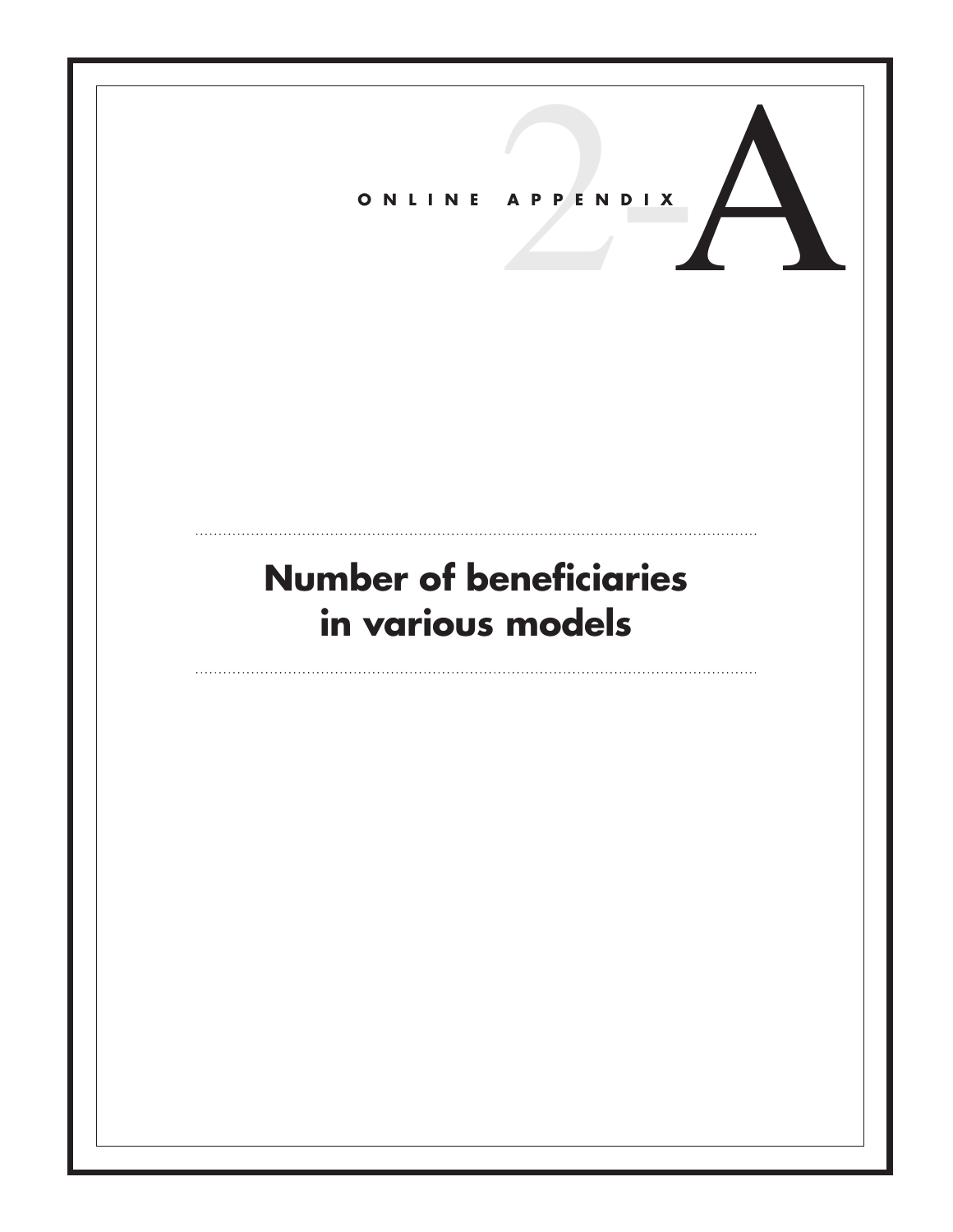The number of beneficiaries in eligible alternative payment entities (EAPEs) will depend on CMS's rulemaking and how they interpret each of the three statutory criteria. As a reminder, the pool of all alternative payment models (APMs) is:

- all models in the Center for Medicare & Medicaid Innovation (CMMI) except for Innovation Awards,
- models under Medicare demonstration authority through Section 1866(c) of the Social Security Act,
- • the Medicare Shared Savings Program, or
- a demonstration required by law.

EAPEs are entities that participate in models that must meet three criteria in statute:

- require certified EHR technology,
- have a set of quality measures comparable to MIPS, and
- bear risk above a nominal amount or be medical homes meeting the criteria for national expansion.

At this point, there are some models that appear to at least meet the third statutory criterion: that the model participants bear more than nominal risk. CMMI is also running a few demonstrations that can be considered medical home models (Table 2-A1). ■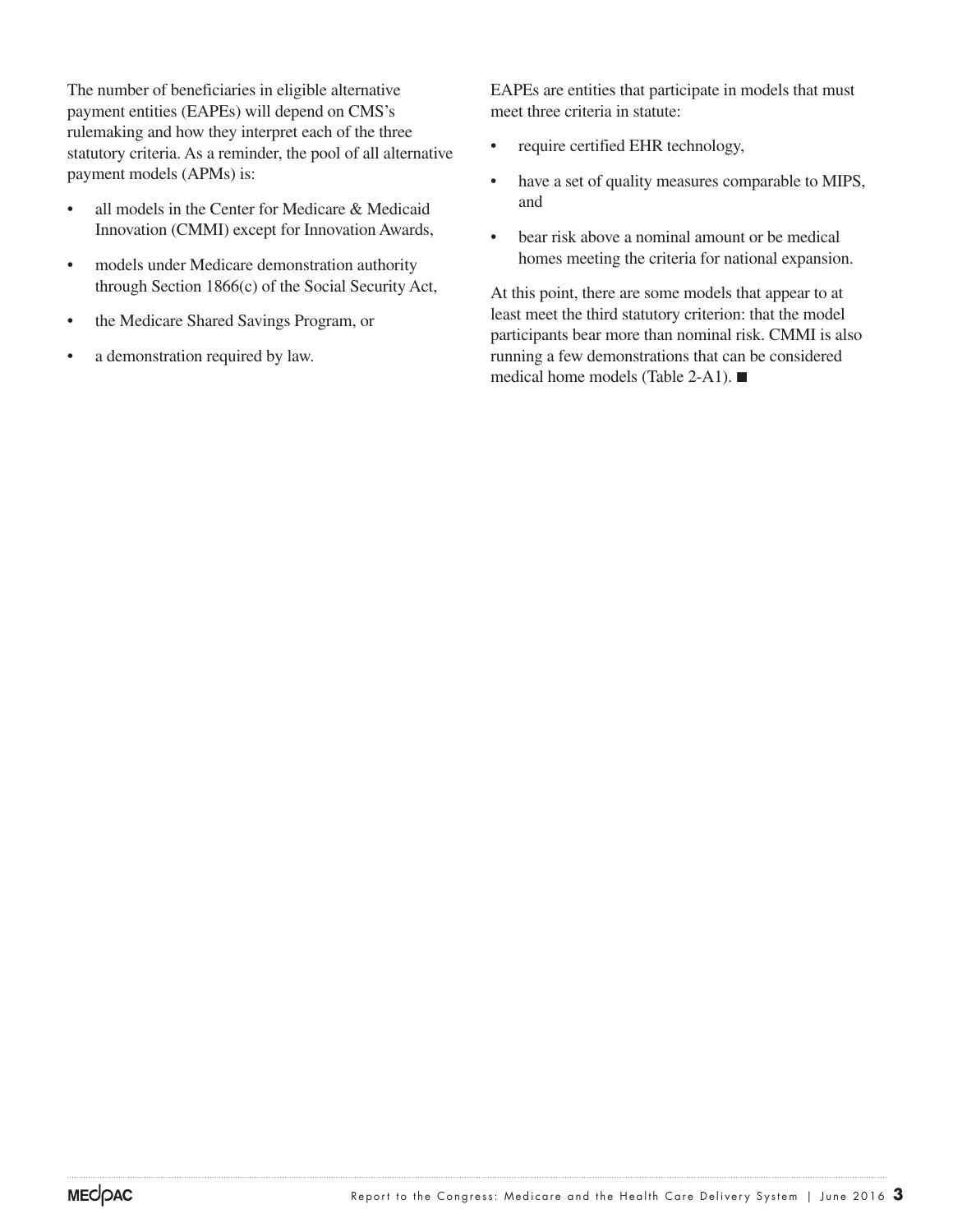## **2–A1 Number of beneficiaries in various models**

| Model                                                                                   | <b>Description</b>                                                                                                                                                                                                                                        | <b>Number of Medicare</b><br>participants                            |
|-----------------------------------------------------------------------------------------|-----------------------------------------------------------------------------------------------------------------------------------------------------------------------------------------------------------------------------------------------------------|----------------------------------------------------------------------|
|                                                                                         | Bear downside risk for all (or nearly all) Part A and Part B costs                                                                                                                                                                                        |                                                                      |
| MSSP Track 2 and Track 3                                                                | As of January 2016, there are 6 ACOs in Track 2 and 16 ACOs<br>in Track 3 (411 in Track 1, in which ACOs bear upside-risk only)                                                                                                                           | 60,000 in Track 2,<br>390,000 in Track 3<br>(7.2 million in Track 1) |
| Pioneer ACO <sub>s</sub>                                                                | Original ACO demonstration program began with 32 ACOs; 9<br>currently participating                                                                                                                                                                       | 600,000 as of April 2015                                             |
| <b>Next Generation ACOs</b>                                                             | 21 ACOs participating                                                                                                                                                                                                                                     | Not announced                                                        |
| Comprehensive ESRD care<br>model-LDOs                                                   | ACO-type model for ESRD beneficiaries. LDOs bear downside risk.<br>Non-LDOs are shared savings only. 13 ESCOs accepted.                                                                                                                                   | Not announced                                                        |
| <b>Bear some risk</b>                                                                   |                                                                                                                                                                                                                                                           |                                                                      |
| Bundled payments for<br>care improvement                                                | Model 1 pays hospitals a discounted FFS price. Models 2-4<br>are three different episode payment models for an inpatient<br>hospitalization and subsequent services.                                                                                      | 130,000                                                              |
| Oncology care model                                                                     | Payment model makes a \$160 monthly per beneficiary payment<br>for six months after initiating chemotherapy. Shared savings only<br>based on episode costs for the first two years. At year 3, practices<br>can elect two-sided risk for episode payment. | Not yet available. CMMI<br>currently reviewing<br>applications.      |
| <b>Medical home models</b>                                                              |                                                                                                                                                                                                                                                           |                                                                      |
| Comprehensive Primary<br>Care Initiative                                                | Payment model includes a monthly care management fee plus<br>shared savings. Practices pursue advancements in five areas: risk<br>stratification, 24/7 access, care planning, patient engagement,<br>and coordination. Ends December 2016.                | 335,000                                                              |
| Comprehensive Primary<br>Care Plus                                                      | This new model will run from 2017-2021. Builds off of CPCI, with<br>slight revisions to the payment model: care management fee, at-<br>risk payment, and option for partial capitation.                                                                   | Not yet available                                                    |
| Multipayer Advanced<br><b>Primary Care Practice</b><br>Demonstration                    | CMS is participating in multipayer reform initiatives that are<br>currently being conducted by states to make advanced primary<br>care practices more widely available.                                                                                   | 900,000                                                              |
| Independence at Home                                                                    | Home-based primary care practices can receive shared savings on<br>all Part A and Part B services for attributed beneficiaries.                                                                                                                           | 8,400                                                                |
| Federally Qualified<br>Health Center Advanced<br>Primary Care Practice<br>Demonstration | Per member per month payment for FQHCs to achieve Level 3<br>medical home certification. Ended October 2014.                                                                                                                                              | 207,000                                                              |
|                                                                                         |                                                                                                                                                                                                                                                           |                                                                      |

Note: MSSP (Medicare Shared Savings Program), ACO (accountable care organization), ESRD (end-stage renal disease), LDO (large dialysis organization), ESCO (ESRD Seamless Care Organization), FFS (fee-for-service), CMMI (Center for Medicare & Medicaid Innovation), FQHC (federally qualified health center). CMMI does not refer to the models in the medical home category as "medical homes," but instead categorizes them as "primary care transformation."

Source: Center for Medicare & Medicaid Innovation.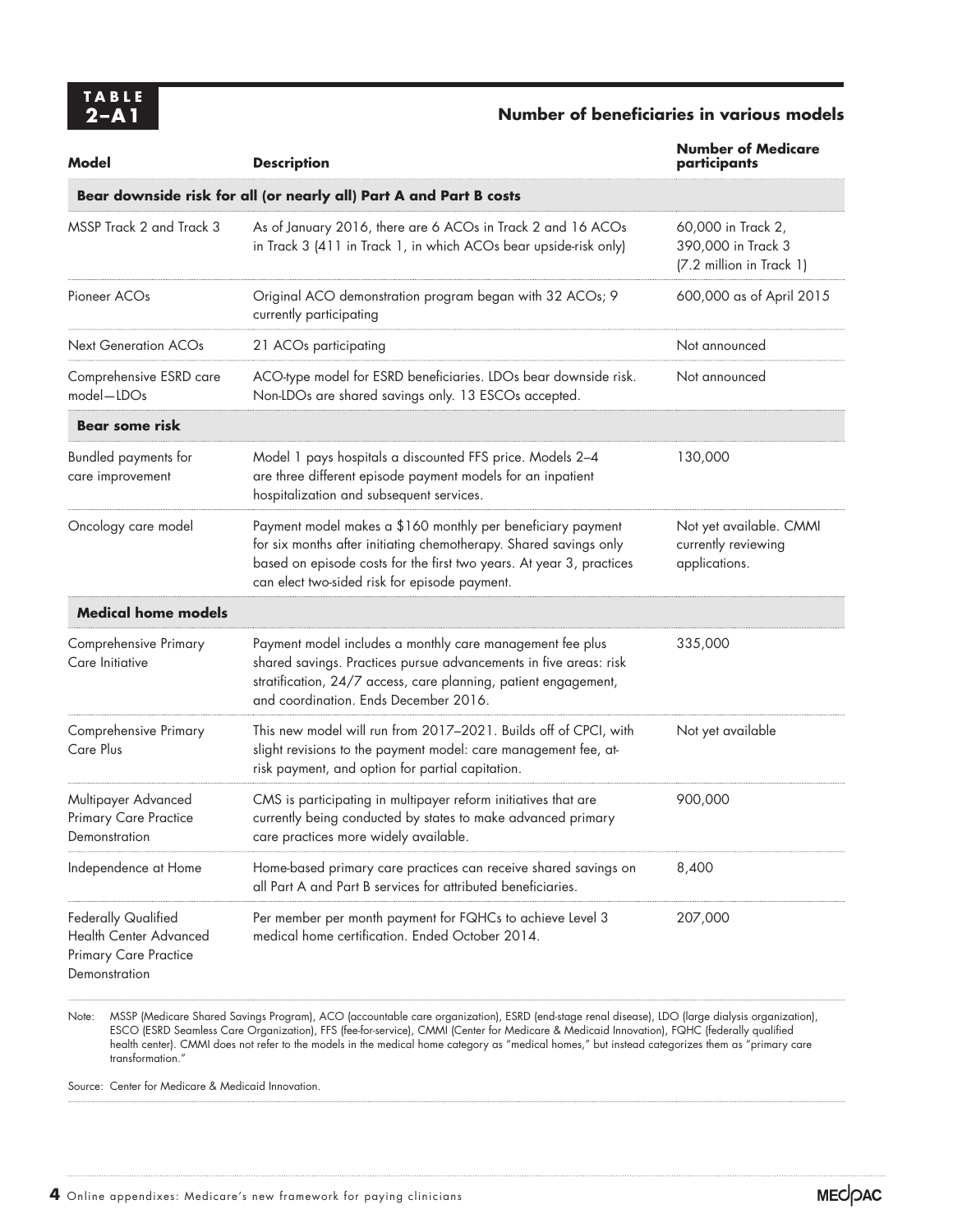